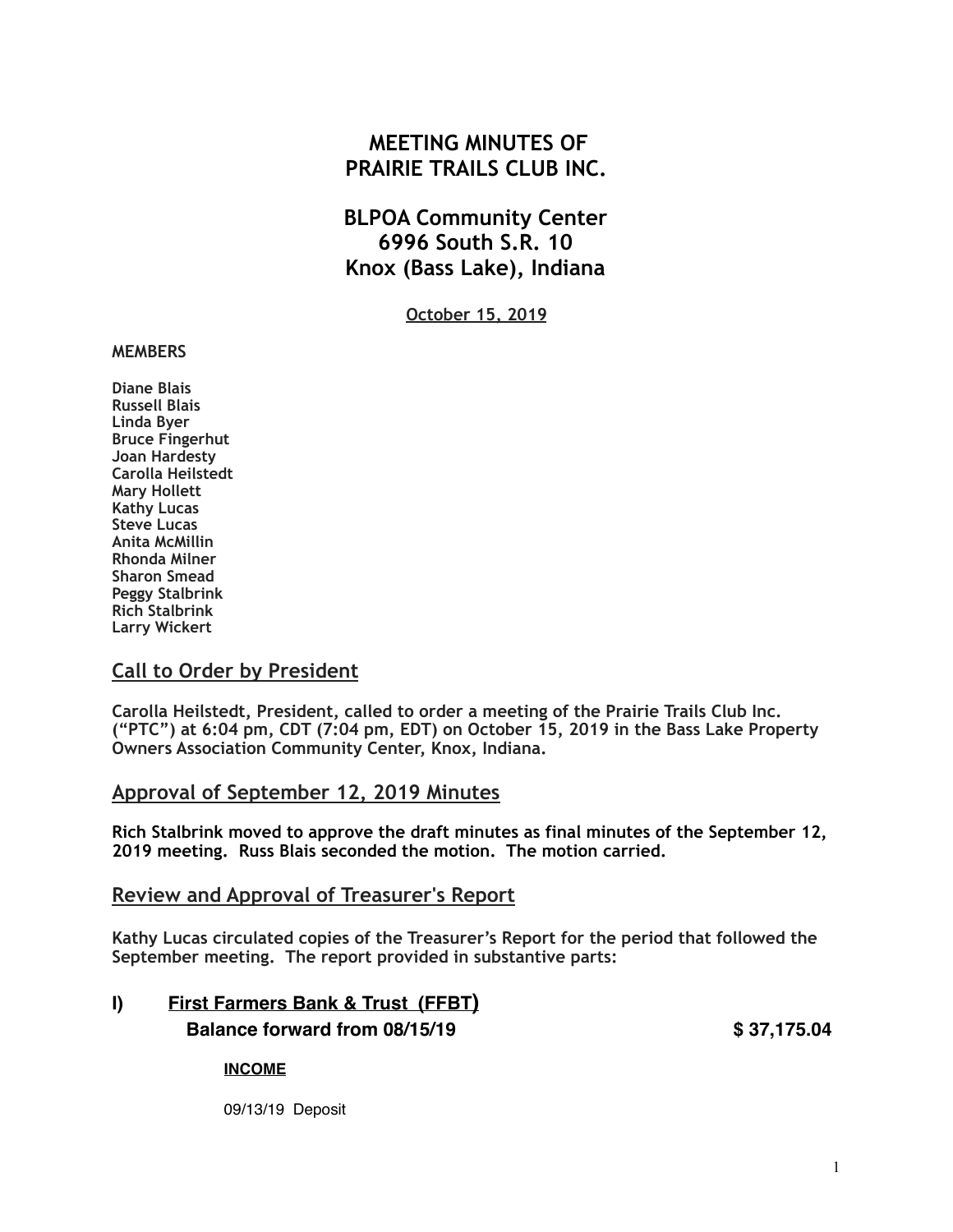|     | Betty Lucas Memorial: B.Franey/P.Redlin                                                   | 50.00    |             |
|-----|-------------------------------------------------------------------------------------------|----------|-------------|
|     | 10/09/19 Deposit<br><b>Network for Good</b>                                               | 25.00    |             |
|     | 10/15/19 Mobile Deposit<br>Betty Lucas Memorial: Ralph E. Redecki                         | 100.00   |             |
|     | <b>Total Income</b>                                                                       | \$175.00 |             |
|     | <b>EXPENSES</b>                                                                           |          |             |
|     | 09/13/19 Check #1045 to J. Mencl<br>Reimbursement for gate repair materials               | (18.99)  |             |
|     | 10/03/19 Check #1047 to Greentree Plastics<br>Purchase of four benches with lids exchange | (620.00) |             |
|     | 10/09/19 Bank charge<br>2IB Billpay                                                       | (3.00)   |             |
|     | <b>Total Expenses</b>                                                                     | \$641.99 |             |
|     | Ending FFBT balance as of 09/12/19                                                        |          | \$36,708.05 |
| II) | <b>Northern Indiana Community Foundation (NICF)</b>                                       |          |             |
|     | NICF balance as of 9/12/19                                                                |          | 3,933.75    |
|     | Total of both accounts:                                                                   |          | \$40,641.80 |

**Kathy noted part of the cost of benches applied to the PTC cost-share for the Erie Trail extension. She then broke down restricted and unrestricted funding as set forth below:** 

#### **RESTRICTED GRANTS/DONATIONS**

| Luminous Fund 2 (2018)                |                  | Signage for Bass Lake General |                   | 4,411.19    |                     |
|---------------------------------------|------------------|-------------------------------|-------------------|-------------|---------------------|
| Luminous Fund 3 (2019)                |                  | Match NLT Grant               |                   | 5,000.00    |                     |
| Hardesty Memorial Grant               |                  | Wayfinding/Interpretive Signs |                   | 8,057.50    |                     |
| Hardesty Memorial Grant (2019)        |                  | Match NLT Grant               |                   | 5,000.00    |                     |
| <b>PTC Commitment</b>                 |                  | Match NLT Grant               |                   | 5,000.00    |                     |
| Indiana Greenways Foundation          |                  | Match NLT Grant               |                   | 5,000.00    |                     |
| Marshall County Horse Association     |                  | Bench (on Trail Extension)    |                   | 350.00      |                     |
| Lucas lakehouse guests' donation      |                  | <b>Future Vision/website</b>  |                   | 700.00      |                     |
|                                       | <b>TOTAL</b>     |                               |                   | \$33,518.69 |                     |
| <b>SUMMARY OF ACCOUNTS</b>            |                  | <b>TOTAL</b>                  | <b>RESTRICTED</b> |             | <b>UNRESTRICTED</b> |
| First Farmers Bank & Trust            |                  | \$36,708.05                   | \$30,158.69       |             | \$6,189.36          |
| Northern Indiana Community Foundation |                  | 3,933.75                      | 3,000.00          |             | 933.75              |
|                                       | <b>BREAKDOWN</b> | S40.641.80                    | \$33,518.69       |             | \$7,123.11          |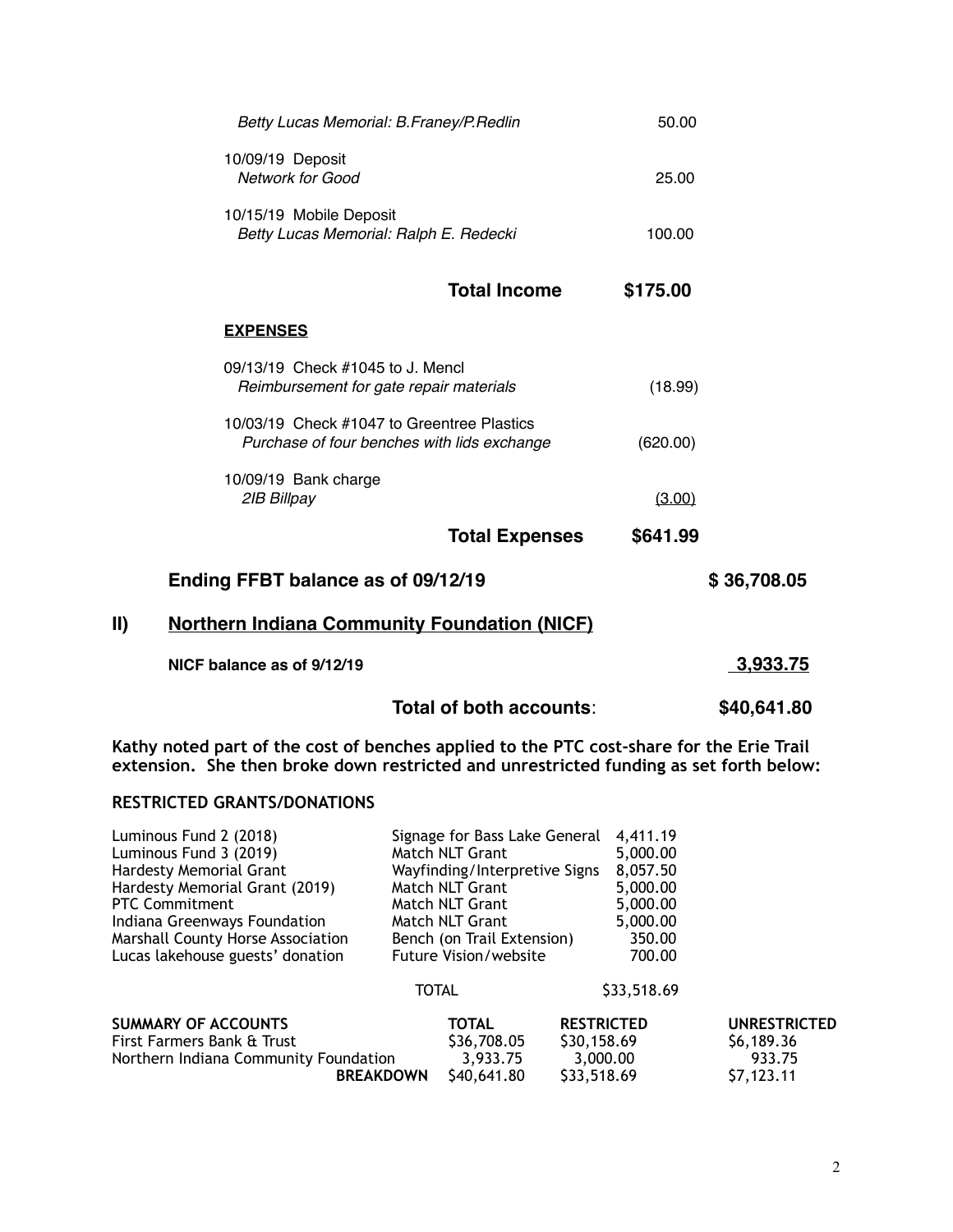**Anita McMillin moved to approve the Treasurer's Report including the update of Restricted and Unrestricted funds. Rhonda Milner seconded the motion. The motion carried.** 

#### **Panhandle Pathway Round 2 Next Level Trails Grant Application**

**As promised during our September meeting, Steve Lucas sent a letter to the Friends of the Panhandle Pathway expressing PTC support of the Friends' intended grant application to extend both the north and south ends of the Panhandle Pathway.** 

## **Monthly Report of Erie Trail Extension Workgroup**

**Kathy reported the workgroup is continuing negotiations with the Troyer Group on a consulting contract. She reviewed extensively the contract proposed by the Troyer Group and urged several amendments, primarily related to liability issues. Discussions earlier in the day with Jonathon Geels, Troyer's Principal Landscape Architect, suggest progress. But there is not yet an agreement.** 

**Communications with DNR are also promising, with a draft document for grant and cost share allocation moving forward. The understanding is the funding for our project now has Budget Agency approval, but the PTC also has not yet received a signed contract from the State of Indiana.** 

**Kathy said Paul Byer performed preliminary brush removal and mowing on top of the railroad ballast fill to help facilitate required land surveying. On October 1 following Paul's efforts, she and Steve walked the two-mile stretch. "We met Gloria and Darlene Sanders, adjacent property owners along the extension, and had a delightful discussion with them regarding the extension." Paul emailed recently that he intends to augment surface clearing efforts atop the former rail line so surveying can be performed before the winter.**

## **Northwest Trail Extension and North Judson Town Council Interface**

**Carolla said she learned from WKVI radio that the North Judson Town Council planned to discuss, at its September 16 meeting, the possible sale of the railroad northwest of town. She, Bruce Fingerhut, Russ, Steve and Kathy attended the meeting to express PTC hopes to extend the trail northwest toward LaCrosse in a way compatible with operation of the Hoosier Valley Railroad and supportive of development in North Judson. She said the Town Council was seemingly supportive of the value of the Erie Trail. Bruce asked that a liaison be appointed from the Town Council, but the response was that the PTC should provide a contact person who would attend meetings at least once monthly.**

**During the PTC meeting, Larry Wickert offered to be our contact person. Carolla thanked Larry for his offer of assistance.**

#### **Introduction of Joan Hardesty**

**Kathy introduced Joan Hardesty and expressed the organization's great appreciation for the steadfast support of the Hardesty Memorial Endowment Fund. Joan said that credit**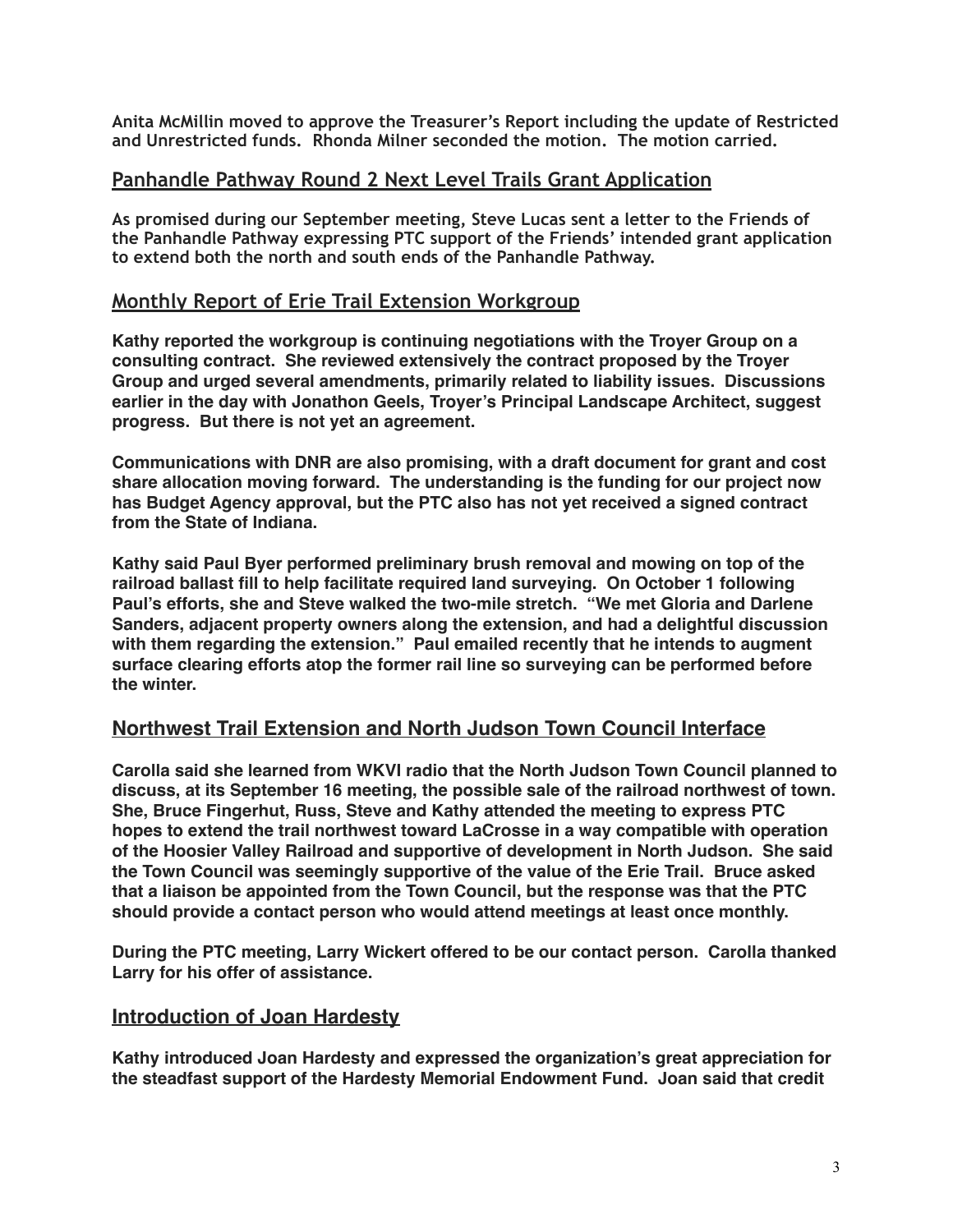**belongs to her Uncle James Hardesty. She said she is also supportive, though, and will join the PTC.**

## **Update on** *Vin Fiz* **Interpretive Signage**

**Steve reported Amanda Brewer of OTES and Yancy Lucas completed development of the interpretive signage for the epic 1911 flight of the** *Vin Fiz***. This first US coast-to-coast flight was slated to land in North Judson but was forced to make an impromptu landing near Aldine. Steve again thanked the Luminous Fund for providing financial support to the PTC for an iconic signage project.** 

*Vin Fiz* **signage includes two panels that will be erected at the Erie Trail crossing of County Road 125 East in Aldine. The PTC obtained the panels from OTES on October 9, and they were displayed during this PTC meeting. The left panel is shown below:**



## **Report by Brochure Workgroup**

**As anticipated during the September meeting, the Brochure Workgroup presented a draft of the new trails brochure during this meeting. Susan Byer developed the draft for an initial printing of a new four-fold design on nine-by-thirteen inch paper. The current brochure facing was retained but with a new map by Yancy to identify official Connectors**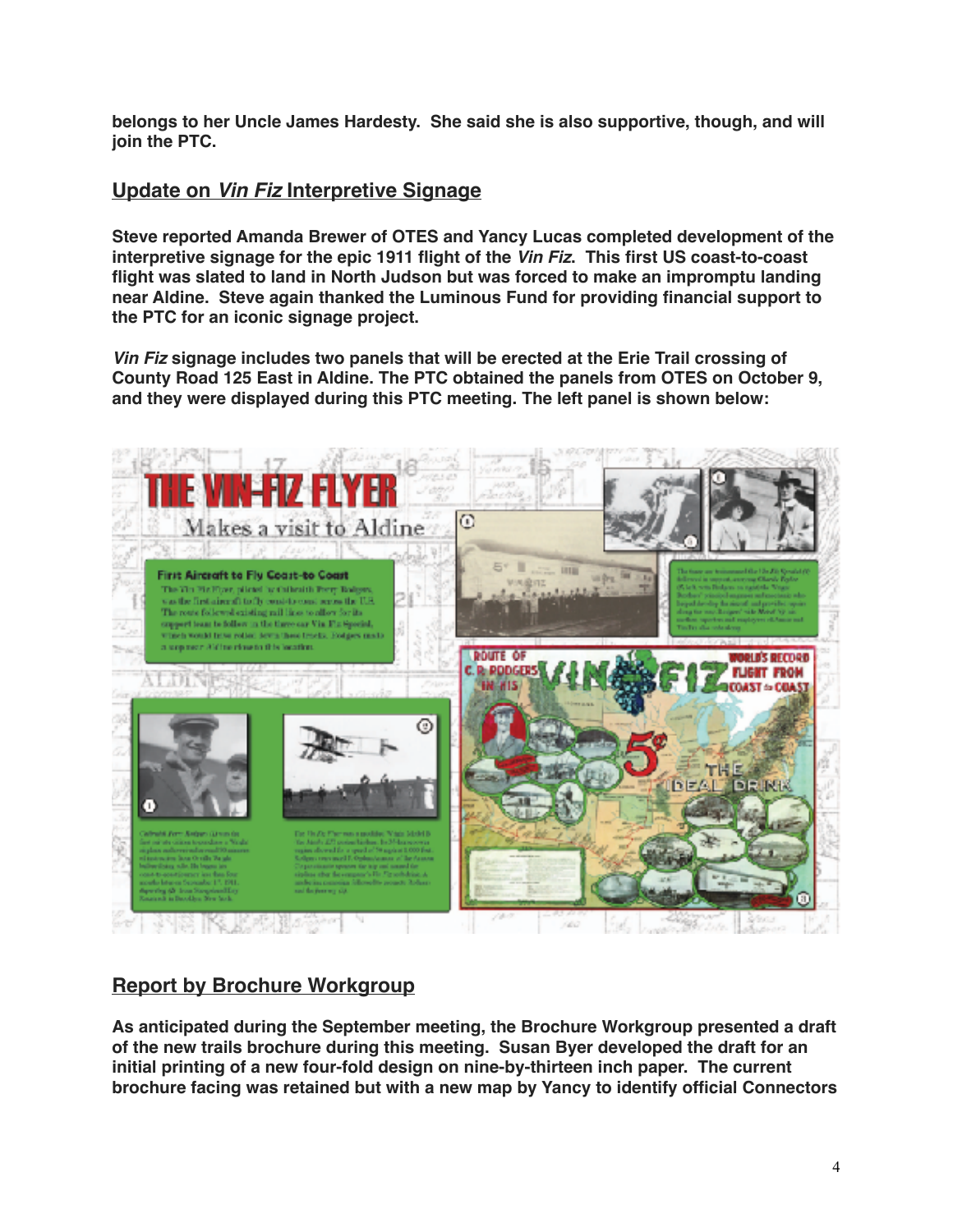**and our TransAmerican elements. With support from Bruce, Russ led a successful effort to market advertisements. An initial printing of 3,000 maps is anticipated.** 

**The membership had a lively discussion of whether to use a map insert showing Starke County within the State of Indiana or a more detailed Northwest Indiana map showing key highways. Carolla called the matter for a vote, and the majority supported using Starke County within the State of Indiana. She then urged the workgroup to bring the project to conclusion using Susan's draft as the core design element.**

## **Formation of Workgroup to Develop Redesigned Website and to Update Future Vision Statement**

**Carolla outlined recent communications with Google for a program to improve the interconnectivity of our website and its users. Google-for-Nonprofits will allow us to have multiple e-addresses and retain information in the cloud. Because our organization is a not-for-profit, the program will be without cost. She asked whether the membership would endorse participation in the program and authorize her to complete consultations with Google needed for the PTC to participate in Google-for-Nonprofits. Sharon Smead moved to authorize Carolla to take whatever action is reasonable for PTC participation in the Google-for-Nonprofits program. Steve seconded the motion. The motion carried.**

**Bruce reflected on the support Steve Antisdel of Precept Partners, LLC has given the PTC as webmaster almost from the inception of our organization. He said the service is exceptional and Precept Partners is now amenable to working with us to update our website. Precept Partners typically reduces its fees to us by 50% because we are a 501(c)(3) entity. Rhonda concurred and reflected she thought it was time to bring a fresh look. Kathy added that the PTC has "come so far" in the last two or three years that our vision statement looks dated and in some ways is obsolete. Other members echoed these perspectives and reflected an updated website should also maximize opportunities provided by Google-for-Nonprofits. Suggested vision topics were equipment storage and a chipper.**

**Carolla then established a workgroup to develop a redesigned website with inclusion of an updated vision statement. She appointed Bruce, Rhonda, Kathy, Sharon, Steve and herself to the workgroup. She said she would be glad to include other PTC members in the workgroup if they ask to participate. She said the workgroup is encouraged to meet with Steve Antisdel as soon as practicable.**

#### **Update on Constellation of Starke Initiative**

**Larry provided an update on the Constellation of Starke initiative. Following extensive collaboration and by the September 20 deadline, representatives submitted a Regional Development Plan for the Stellar Communities Designation Program. The COS Executive Committee will make a final presentation to program officials in November. In December, the four finalists will learn which is designated the Regional Stellar Community. He said each of the three remaining finalists will receive funding in the amount of \$333,333.**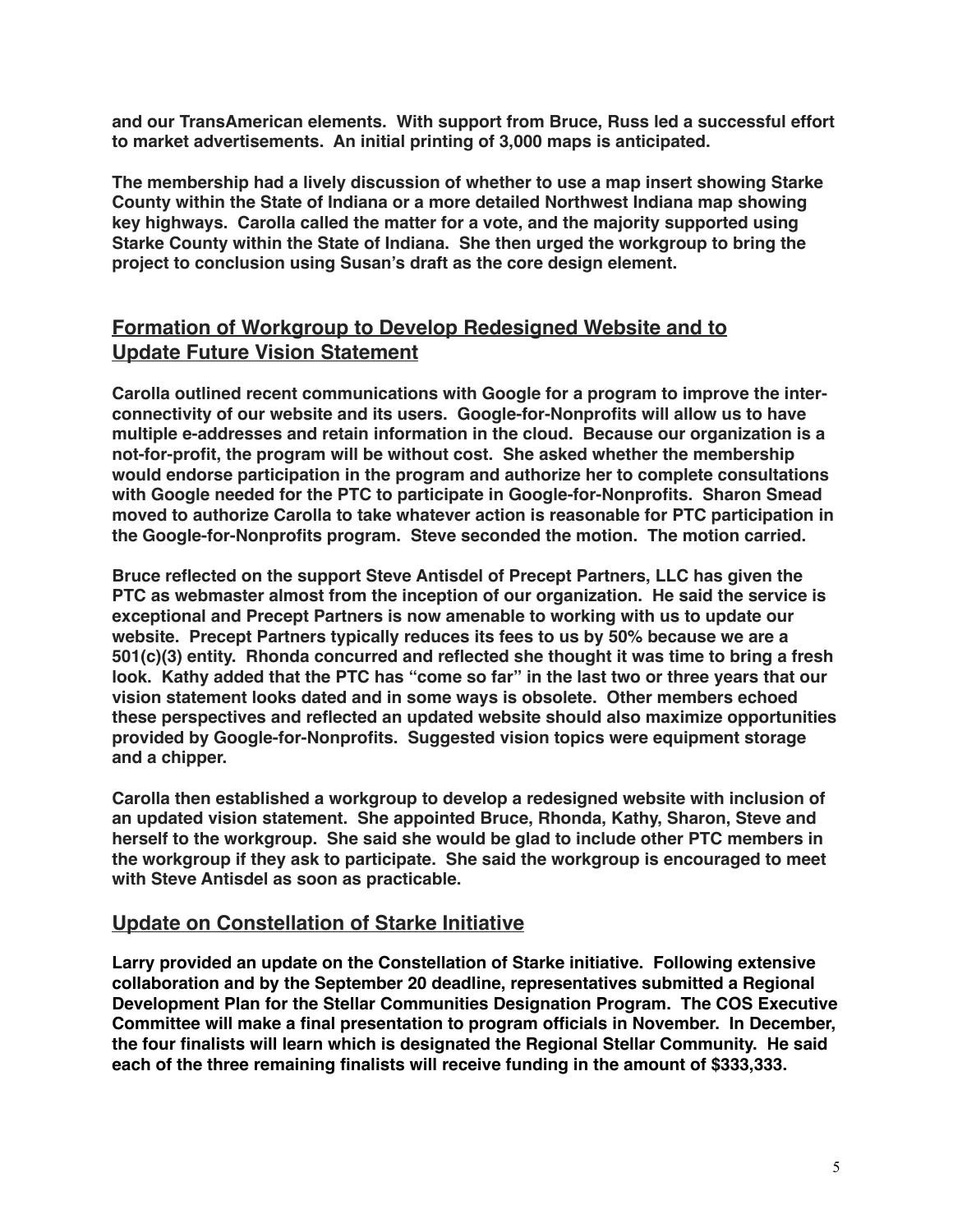**Larry added the Starke County Community Foundation just awarded the COS Executive Committee the 2019 James R. Hardesty Leadership in Philanthropy Award. He identified committee members Andrew Rowe, Jacque Ryan, Jessica Martinović, Martin Lucas and Bob Aloi.**

**A copy of the "Stellar Development Plan 2019" for Starke County was circulated among the members. Of particular note were the first priority of improving the former Bass Lake State Beach as a county facility, second priority of connecting upgraded share-the-road routes to the Erie Trail and adding a trailhead with bathrooms along CR 210, and fourth priority of scale model of our solar system along the Erie Trail. PTC endorsement of a solar system scale model was delivered on September 15 and is referenced in the Stellar Development Plan.**

## **Report of 2019 Starke County Comprehensive Plan**

**As proposed during our September meeting, Steve on September 15 tendered written comments on behalf of the PTC with respect to the first draft of the 2019 Starke County Comprehensive Plan. The first draft recognized the Erie Trail and its Connectors but without focusing on them as might have been hoped. The PTC comments seek greater emphasis on the trail and plans for its extension, to add the Connectors depicted in the Stellar Development Plan, and to otherwise refine the discussion of trail opportunities in Starke County.**

## **Report of Joint Workday with Marshall County Horse Association**

**Sharon reported that five or six members of the Marshall County Horse Association joined PTC members for a joint work day on September 14. The primary direction of the effort was removal of bush honeysuckle from the horse trail between County Road 200 East and County Road 300 East. Paul brought his tractor and Bruce chained large honeysuckle plants that were then pulled out by their roots. Our new PTC member, Mary Hollett, participated in the workday.** 

## **Schedule Joint Workday with CISMA on November 16**

**Since the early spring, Erica Luchik, Northwest Regional Specialist for Southern Indiana Cooperative Invasive Management ("SICIM"), has coordinated efforts in Northwestern Indiana to define and develop Cooperative Invasive Species Management Area ("CISMA") groups. Her efforts are also supported by the Purdue Extension. A CISMA is a local county or multi-county organization dedicated to helping control invasive species and promoting native species of plants.**

**Linda reflected that a similar effort begun in Starke County a few years ago failed. The current effort would combine Starke and Pulaski Counties into a single CISMA. During a CISMA meeting held on October 2 at the Kankakee Fish and Wildlife Area, North Judson, she suggested a good working field trip might be a joint workday with the PTC to control invasive species along the Erie Trail. November 16 was identified by CISMA participants**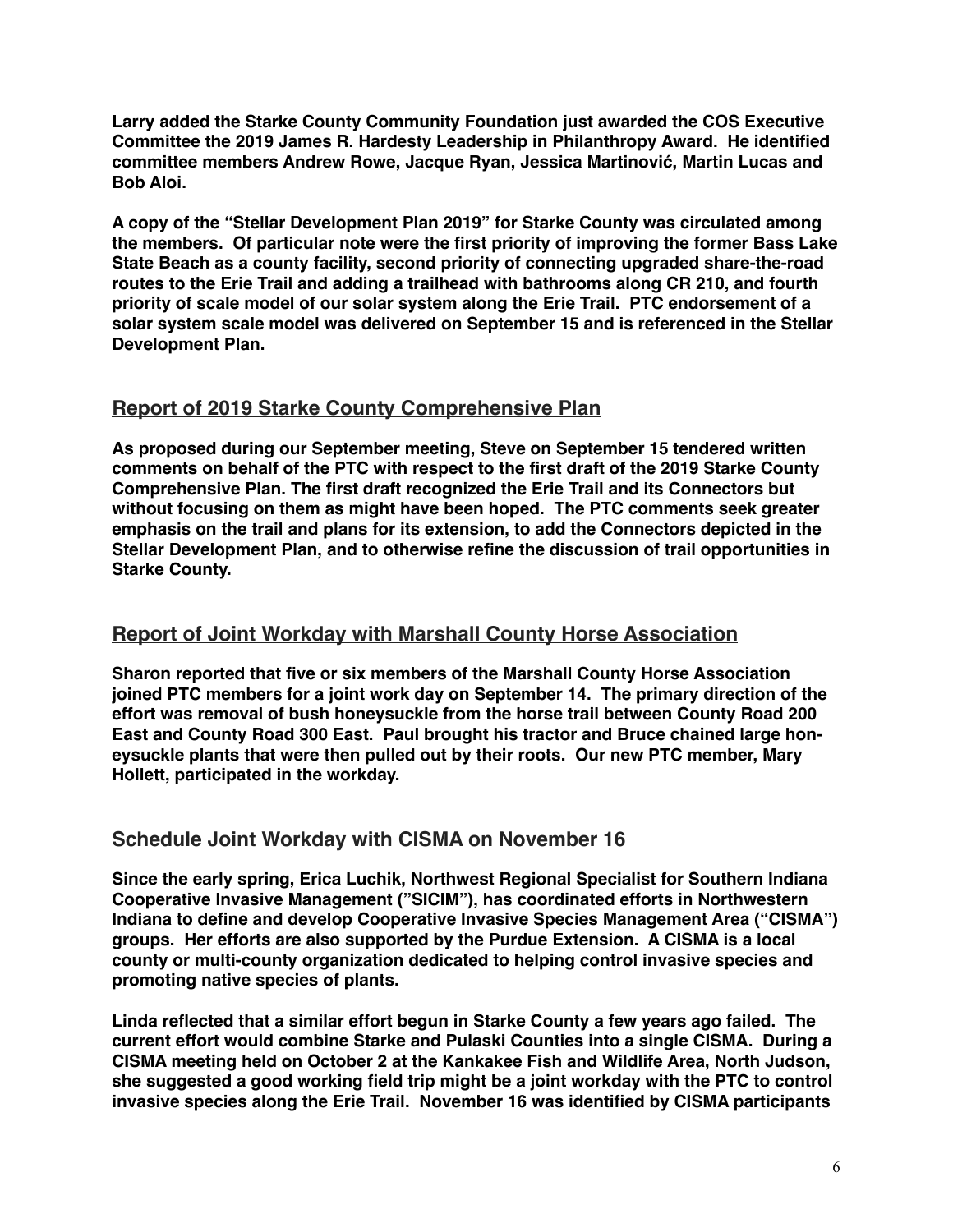**as a good date. Ultimately, two possible initiatives were proposed: (1) Continuation of the efforts between CR 200 E and CR 300 E which were the subject of the joint workday with the Marshall County Horse Association; or, (2) An initiative centered on the bridge over Bogus Run that would target primarily Siberian elm trees (***Ulmus pumila***). Linda added there was also an invasive species west of Bogus Run, which is new to Starke County, known as "mugwort" (***Artemisia vulgaris).* **Erica emailed that either of the two initiatives would be a worthy joint workday and left it to the PTC to make the selection. Following discussion and Linda's recommendation during the meeting, by consensus the PTC membership selected the initiative centered on the bridge over Bogus Run.**

**Erica later developed a flyer for open public distribution as set forth below:**